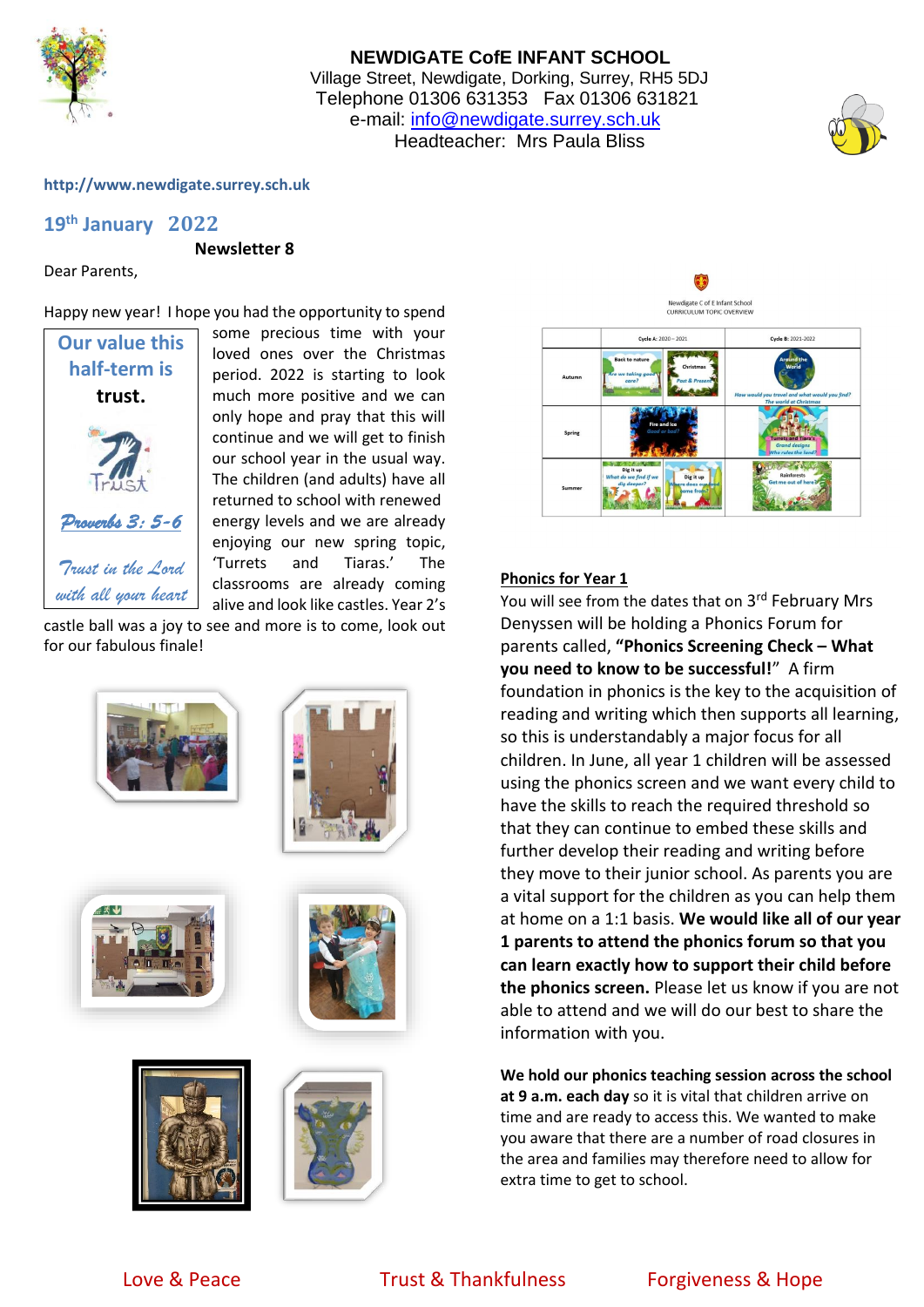### **School Uniform**

A new year is always a good time to take stock and re-set, so we would like to do that with our school uniform. Please can we remind parents that our school uniform is an important part of our ethos and allows us to make sure that all children look smart and stay comfortable as well as avoiding any fashion shows or discomfort. We have noticed that a number of children are coming to school wearing fashionable large hair bows or hairbands. As well as standing out, they can also become a fidget toy, so please can you make sure hair is tied back and only small clips or bows are use to secure. We also have children wearing fashionable shoes or boots with additional decoration or complicated fastenings. Please can you make sure that shoes are smart and appropriate for school and that children are able to take them off and put them on independently. And finally, a number of children have come to school wearing watches that allow them to play games, take images and record sound. We would ask that, if at all, only simple watches are worn by children who are able to use them sensibly and are not distracted by having them - this would generally only be for our older children. If class teachers feel they are distracting they will speak to parents to let them know. In exceptional circumstances parents can speak to teachers about any other arrangements they would like for the wearing of watches for alarms.

### **Covid-19 Update**

Although we ended the year with our minds firmly focussed on the rise of the Omicron variant, I am pleased to start the first Newsletter of 2022 with a much more positive picture. We have today received the news that we are moving out of Plan B and there are changes to the requirement to wear face masks in schools and public areas. As from Thursday 27<sup>th</sup> January staff will no longer be required to wear face masks in school and we will not require parents to wear them when dropping off or picking up. Although we currently have no confirmed cases in the school, we wanted to make you aware that there have recently been changes to the required isolation period for positive cases. **Adults and children are permitted to return to school on day 6 following 2 consecutive negative LFD tests on the morning of day 5 and 6.**

Provisional spring term dates 2022 are now included in our dates list below, these will obviously be subject to change based on our pandemic response.

**Stay well and safe.**

**Paula Bliss (Headteacher)**